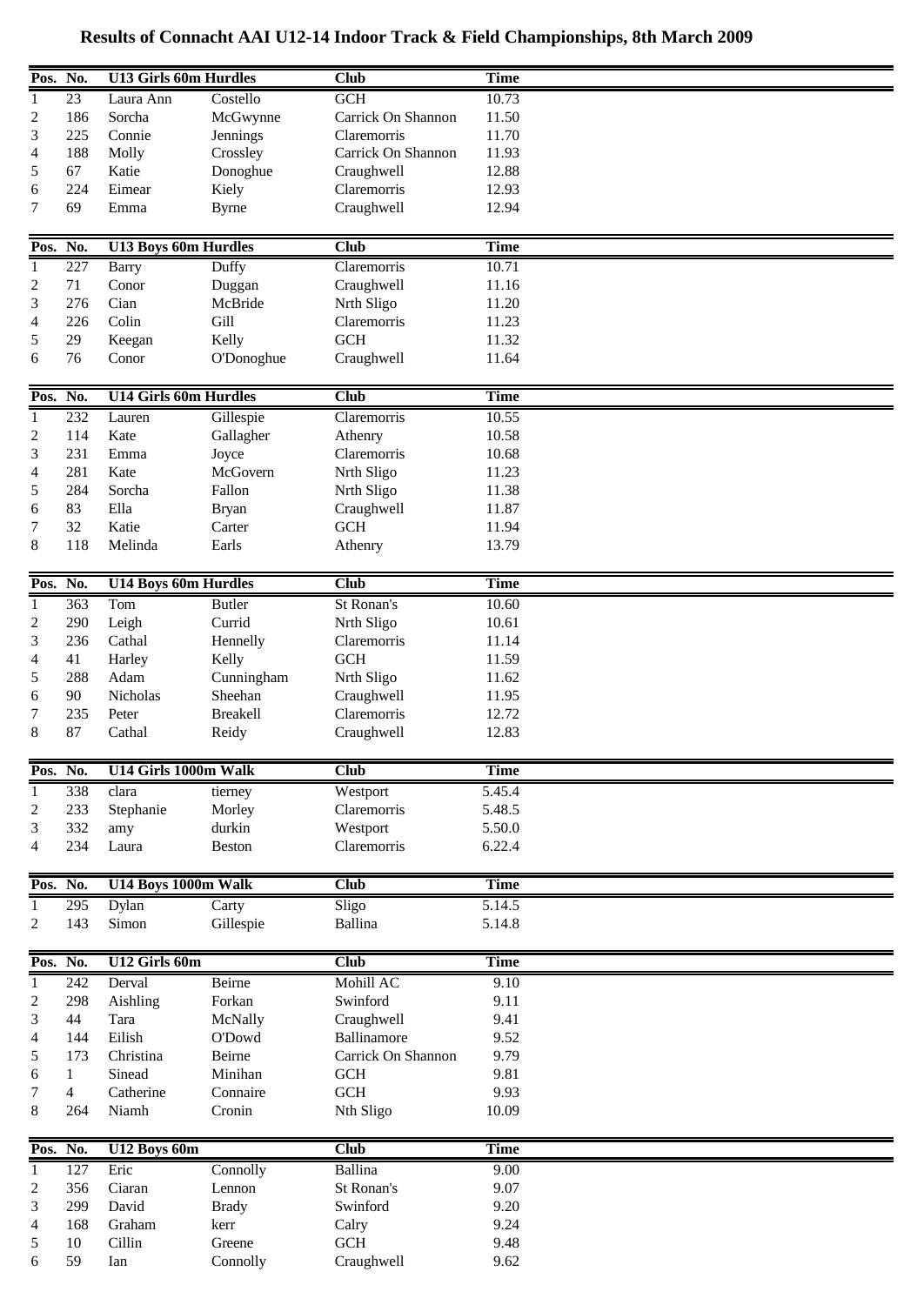| $\tau$                   | 125                  | James             | Twomey                      | <b>Ballina</b>              | 9.73               |  |
|--------------------------|----------------------|-------------------|-----------------------------|-----------------------------|--------------------|--|
| 8                        | 57                   | Eddie             | Madden                      | Craughwell                  | 9.76               |  |
|                          |                      |                   |                             |                             |                    |  |
| Pos. No.                 |                      | U13 Girls 60m     |                             | <b>Club</b>                 | <b>Time</b>        |  |
|                          |                      |                   | Costello                    | GCH                         |                    |  |
| 1                        | 23                   | Laura Ann         |                             |                             | 8.84               |  |
| $\overline{c}$           | 63                   | Sinéad            | Treacy                      | Craughwell                  | 9.22               |  |
| 3                        | 15                   | Maebh             | Brannigan                   | <b>GCH</b>                  | 9.32               |  |
| 4                        | 301                  | Aoife             | Mulroy                      | Swinford                    | 9.35               |  |
| 5                        | 186                  | Sorcha            | McGwynne                    | Carrick On Shannon          | 9.40               |  |
| 6                        | 155                  | Ciara             | Greene                      | Ballinasloe                 | 9.49               |  |
| 7                        | 210                  | Eva               | hannigan                    | Castlebar                   | 9.58               |  |
| 8                        | 105                  | Eilis             | Hynes                       | Athenry                     | 9.83               |  |
|                          |                      |                   |                             |                             |                    |  |
| Pos. No.                 |                      | U13 Boys 60m      |                             | <b>Club</b>                 | <b>Time</b>        |  |
| $\mathbf{1}$             | $\overline{70}$      | Aidan             | $\overline{\text{Connect}}$ | Craughwell                  | 8.29               |  |
| $\overline{c}$           | 157                  | Colin             | Cotton                      | Ballinasloe                 | 8.59               |  |
| 3                        | 112                  | Stephen           | Coleman                     | Athenry                     | 8.62               |  |
| 4                        | 158                  | Jason             | Kenny                       | Ballinasloe                 | 8.73               |  |
| 5                        | 71                   | Conor             | Duggan                      | Craughwell                  | 8.92               |  |
| 6                        | 190                  | Shane             | Rogerson                    | Carrick On Shannon          | 8.99               |  |
| 7                        | 25                   | Ronan             | Esslement                   | <b>GCH</b>                  | 9.26               |  |
|                          | 245                  | Keith             | Beirne                      | Mohill AC                   |                    |  |
| 8                        |                      |                   |                             |                             | 9.67               |  |
|                          |                      |                   |                             |                             |                    |  |
| Pos. No.                 |                      | U14 Girls 60m     |                             | <b>Club</b>                 | <b>Time</b>        |  |
| $\mathbf{1}$             | $\overline{82}$      | Claire            | Ryder                       | Craughwell                  | 8.60               |  |
| $\overline{c}$           | 35                   | Alanna            | Lally                       | <b>GCH</b>                  | 8.72               |  |
| 3                        | 162                  | Annie Mai         | Bourne                      | Ballinasloe                 | 8.99               |  |
| 4                        | 136                  | Natasha           | Neville                     | Ballina                     | 9.05               |  |
| 5                        | 32                   | Katie             | Carter                      | Galway City Harriers        | 9.17               |  |
| 6                        | 30                   | Roisin            | Dobey                       | <b>GCH</b>                  | 9.41               |  |
| 7                        | 33                   | Mimi              | LaFarge                     | <b>GCH</b>                  | 9.48               |  |
| $\,8\,$                  | 198                  | Kate              | McCabe                      | Carrick On Shannon          | 9.55               |  |
|                          |                      |                   |                             |                             |                    |  |
|                          |                      |                   |                             |                             |                    |  |
|                          |                      |                   |                             |                             |                    |  |
| Pos.                     | No.                  | U14 Boys 60m      |                             | Club                        | <b>Time</b>        |  |
| $\mathbf{1}$             | 36                   | Simon             | O'Shaughnessy               | GCH                         | 8.48               |  |
| $\overline{2}$           | 166                  | Noel              | Cotton                      | Ballinasloe                 | 8.73               |  |
| 3                        | 37                   | Tomas             | Donovan                     | <b>GCH</b>                  | 8.85               |  |
| $\overline{\mathcal{A}}$ | 309                  | Diarmuid          | mc greal                    | Westport                    | 8.95               |  |
| 5                        | 41                   | Harley            | Kelly                       | <b>Galway City Harriers</b> | 9.10               |  |
| 6                        | 290                  | Leigh             | Currid                      | Nrth Sligo                  | 9.12               |  |
| 7                        | 167                  | Ian               | Fletcher                    | Ballinasloe                 | 9.16               |  |
| 8                        | 87                   | Cathal            | Reidy                       | Craughwell                  | 9.36               |  |
|                          |                      |                   |                             |                             |                    |  |
| Pos.                     | No.                  | U12 Girls 600m    |                             | <b>Club</b>                 | <b>Time</b>        |  |
| $\mathbf{1}$             | 292                  | Caelaoin          | McGonigle                   | Sligo                       | 1.56.91            |  |
| $\overline{c}$           | 144                  | Eilish            | O'Dowd                      | Ballinamore                 | 2.00.67            |  |
| 3                        | 242                  | Derval            | Beirne                      | Mohill AC                   | 2.01.35            |  |
| 4                        | 97                   | Rachel            | O Brien                     | Athenry                     | 2.02.67            |  |
| 5                        | 298                  | Aishling          | Forkan                      | Swinford                    | 2.03.10            |  |
| 6                        | 296                  | Michaela          | Walsh                       | Swinford                    | 2.03.63            |  |
| 7                        |                      |                   |                             |                             |                    |  |
|                          | 46                   | Grainne           | McDaid                      | Craughwell                  | 2.03.96            |  |
| 8                        | 264                  | Niamh             | Cronin                      | Nth Sligo                   | 2.05.99            |  |
| 9                        | 263                  | Denise            | Regan                       | Nth Sligo                   | 2.08.30            |  |
| 10                       | 94                   | Grace             | Cahill                      | Athenry                     | 2.09.91            |  |
| 11                       | $\overline{2}$       | Niamh             | <b>Breen</b>                | <b>GCH</b>                  | 2.10.12            |  |
| 12                       | $\mathbf{1}$         | Sinead            | Miniham                     | <b>GCH</b>                  | 2.10.97            |  |
| 13                       | 44                   | Tara              | McNally                     | Craughwell                  | 2.11.16            |  |
| 14                       | 316                  | Saoirse           | ludden                      | Westport                    | 2.11.70            |  |
| 15                       | 307                  | Sorcha            | mc alister                  | Westport                    | 2.12.19            |  |
| 16                       | 240                  | Mary              | Sloan                       | Longford                    | 2.13.88            |  |
| 17                       | 252                  | Caoimhe           | <b>Brennan</b>              | Nth Roscommon               | 2.14.27            |  |
| 18                       | 120                  | Madeline          | Keane                       | Ballina                     | 2.15.65            |  |
| 19                       | 317                  | Ashling           | mc nulty                    | Westport                    | 2.15.77            |  |
| 20                       | 96                   | Eimear            | Keane                       | Athenry                     | 2.15.98            |  |
| 21                       | 350                  | Yvonne            | Harney                      | St Ronan's                  | 2.16.06            |  |
| 22<br>23                 | $\overline{4}$<br>93 | Catherine<br>Aine | Connaire<br>Clancy          | <b>GCH</b><br>Athenry       | 2.16.68<br>2.18.38 |  |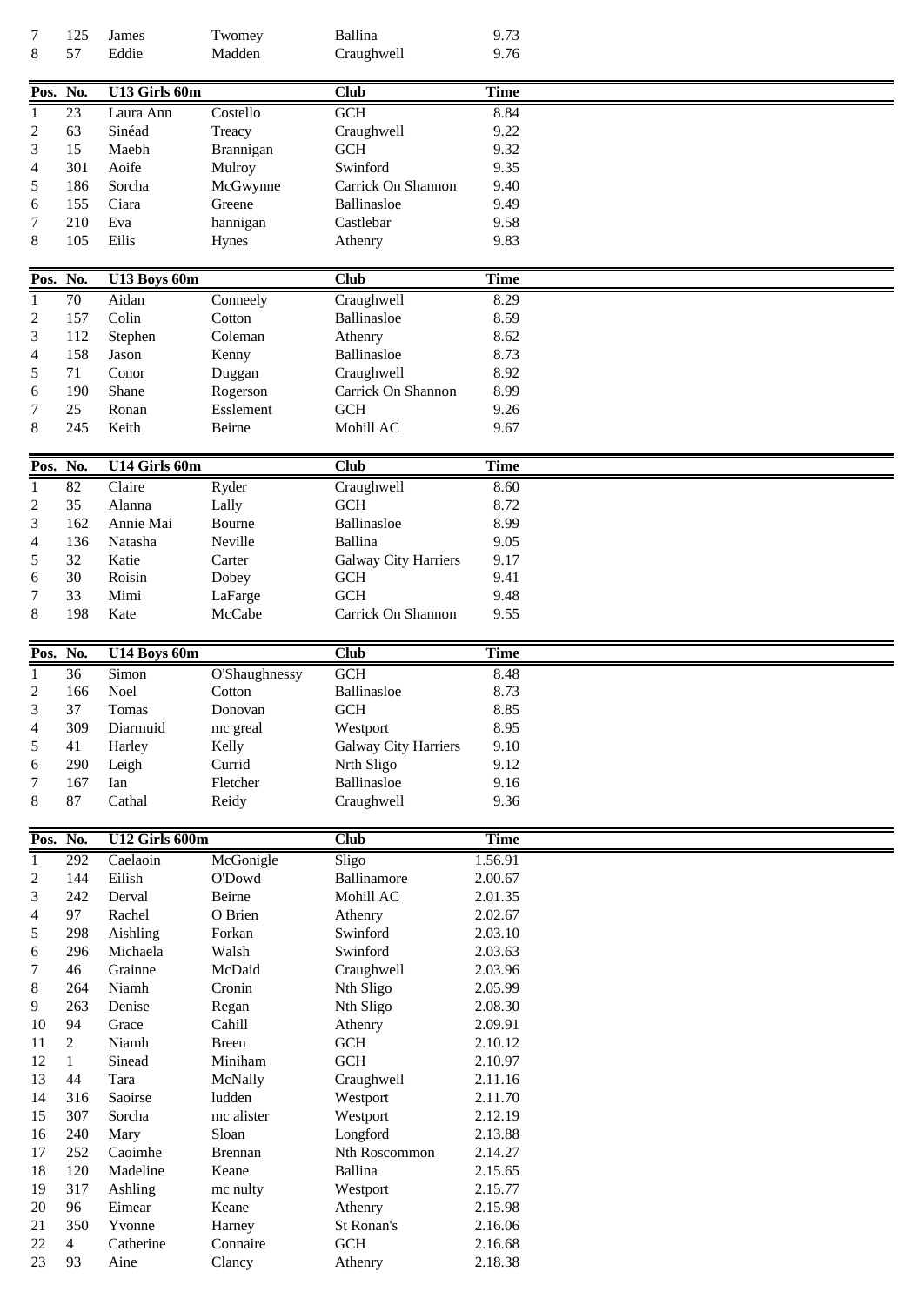| 24             | 351            | Jenny                  | Fitzpatrick              | St Ronan's                                    | 2.18.88            |
|----------------|----------------|------------------------|--------------------------|-----------------------------------------------|--------------------|
| 25             | 203            | Aoife                  | Cooke                    | Castlebar                                     | 2.19.13            |
| 26             | 95             | Niamh                  | Keane                    | Athenry                                       | 2.22.17            |
| 27             | 349            | Lorraine               | Kenny                    | St Ronan's                                    | 2.23.69            |
| 28             | 352            | Lisa                   | Harrington               | St Ronan's                                    | 2.24.41            |
| 29             | $\mathfrak{Z}$ | Sky Saoirse            | Nash                     | GCH                                           | 2.24.54            |
| 30             | 215            | Saoirse                | <b>Brady</b>             | Claremorris                                   | 2.28.60            |
| 31<br>32       | 353<br>213     | Caoimhe<br>Iona        | Lennon<br>Commins        | St Ronan's<br>Claremorris                     | 2.28.90<br>2.29.48 |
| 33             | 170            | Keeley                 | Greene                   | Calry                                         | 2.30.29            |
| 34             | 92             | Niamh                  | Donnellan                | Athenry                                       | 2.31.31            |
| 35             | 354            | Claire                 | <b>Butler</b>            | St Ronan's                                    | 2.36.89            |
| 36             | 98             | Aoife                  | O'Farrell                | Athenry                                       | 2.38.68            |
| 37             | 254            | Emma                   | McDermott                | Nth Roscommon                                 | 2.45.27            |
| 38             | 251            | Roisin                 | Power                    | Nth Roscommon                                 | 2.45.87            |
|                |                |                        |                          |                                               |                    |
| Pos. No.       |                | <b>U12 Boys 600m</b>   |                          | <b>Club</b>                                   | <b>Time</b>        |
| $\mathbf{1}$   | 299            | David                  | <b>Brady</b>             | Swinford                                      | 1.55.46            |
| 2              | 126            | Luke                   | Doherty                  | <b>Ballina</b>                                | 1.55.85            |
| 3              | 6              | David                  | Carter                   | <b>Galway City Harriers</b>                   | 1.55.86            |
| 3              | 100            | Jack                   | Fitzpatrick              | Athenry                                       | 1.55.86            |
| 5              | 8<br>127       | John<br>Eric           | Maher<br>Connolly        | <b>Galway City Harriers</b><br><b>Ballina</b> | 1.56.65<br>1.56.95 |
| 6<br>7         | 102            | Niall                  | Kenny                    | Athenry                                       | 1.57.67            |
| 8              | 60             | Oisin                  | Doyle                    | Craughwell                                    | 1.59.41            |
| 9              | 300            | Shane                  | <b>Bracken</b>           | Swinford                                      | 2.01.08            |
| 10             | 149            | Sean                   | Keegan                   | Ballinamore                                   | 2.01.40            |
| 11             | 11             | Fiachra                | O'Cochlain               | <b>Galway City Harriers</b>                   | 2.02.84            |
| 12             | 183            | Thomas                 | Harden                   | Carrick On Shannon                            | 2.04.29            |
| 13             | 238            | <b>Brian</b>           | Harte                    | Longford                                      | 2.05.45            |
| 14             | 356            | Ciaran                 | Lennon                   | St Ronan's                                    | 2.06.68            |
| 15             | 311            | Jordan                 | Tunney                   | Swinford                                      | 2.08.69            |
| 16             | 154            | Jack                   | Dillon                   | Ballinasloe                                   | 2.09.01            |
| 17             | 128            | Keith                  | Harney                   | Ballina                                       | 2.10.71            |
| 18             | 355            | Sean                   | Fallon                   | St Ronan's                                    | 2.13.32            |
| 19             | 184            | Ryan                   | Goldrick                 | Carrick On Shannon                            | 2.16.30            |
| 20<br>21       | 168<br>179     | graham<br><b>Brian</b> | kerr<br>McElgunn         | Calry<br>Carrick On Shannon                   | 2.16.80<br>2.16.92 |
| 22             | 433            | Jack                   | Craven                   | Craughwell                                    | 2.17.46            |
| 23             | 101            | Keith                  | Whyte                    | Athenry                                       | 2.18.32            |
| 24             | 269            | Shane                  | Flanagan                 | Nth Sligo                                     | 2.19.47            |
| 25             | 219            | Liam                   | Foody                    | Claremorris                                   | 2.19.77            |
| 26             | 58             | Jack                   | Miskella                 | Craughwell                                    | 2.19.96            |
| 27             | 206            | Noel                   | Regan                    | Castlebar                                     | 2.20.62            |
| 28             | 220            | David                  | <b>Brown</b>             | Claremorris                                   | 2.21.18            |
| 29             | 169            | niall                  | gray                     |                                               |                    |
| 30             | 182            |                        |                          | Calry                                         | 2.24.78            |
| 31             |                | Eoin                   | Lyons                    | Carrick On Shannon                            | 2.30.39            |
|                | 204            | Stephen                | Ryder                    | Castlebar                                     | 2.32.95            |
|                |                |                        |                          |                                               |                    |
|                | Pos. No.       | U13 Girls 600m         |                          | <b>Club</b>                                   | <b>Time</b>        |
| 1              | 15             | Maebh                  | Brannigan                | <b>Galway City Harriers</b>                   | 1.55.96            |
| $\overline{c}$ | 155            | Ciara                  | Greene                   | Ballinasloe                                   | 1.57.28            |
| 3              | 301            | Aoife                  | Mulroy                   | Swinford                                      | 1.58.34            |
| 4              | 302            | Orla                   | McCann                   | Swinford                                      | 1.58.71            |
| 5<br>6         | 273<br>272     | Katie<br>Nell          | McGlynn                  | Nrth Sligo<br>Nrth Sligo                      | 2.00.68<br>2.02.46 |
| 7              | 21             | Shauna                 | Kelly<br>Hynes           | Galway City Harriers                          | 2.03.71            |
| 8              | 275            | Kathy                  | Devaney                  | Nrth Sligo                                    | 2.05.24            |
| 9              | 19             | Aoife                  | Donovan                  | Galway City Harriers                          | 2.05.25            |
| 10             | 274            | Tory                   | McGlynn                  | Nrth Sligo                                    | 2.06.05            |
| 11             | 64             | Ellen                  | Treacy                   | Craughwell                                    | 2.07.81            |
| 12             | 188            | Molly                  | Crossley                 | Carrick On Shannon                            | 2.08.76            |
| 13             | 68             | Siobhan                | Connolly                 | Craughwell                                    | 2.09.47            |
| 14             | 67             | Katie                  | Donoghue                 | Craughwell                                    | 2.11.32            |
| 15             | $20\,$         | Aisling                | Ni Fhlatharta            | Galway City Harriers                          | 2.12.21            |
| 16             | 210            | Eva                    | hannigan                 | Castlebar                                     | 2.12.61            |
| 17<br>18       | 145<br>108     | Kirsty<br>Ciara        | Mulligan<br><b>Burke</b> | Ballinamore<br>Athenry                        | 2.14.95<br>2.15.36 |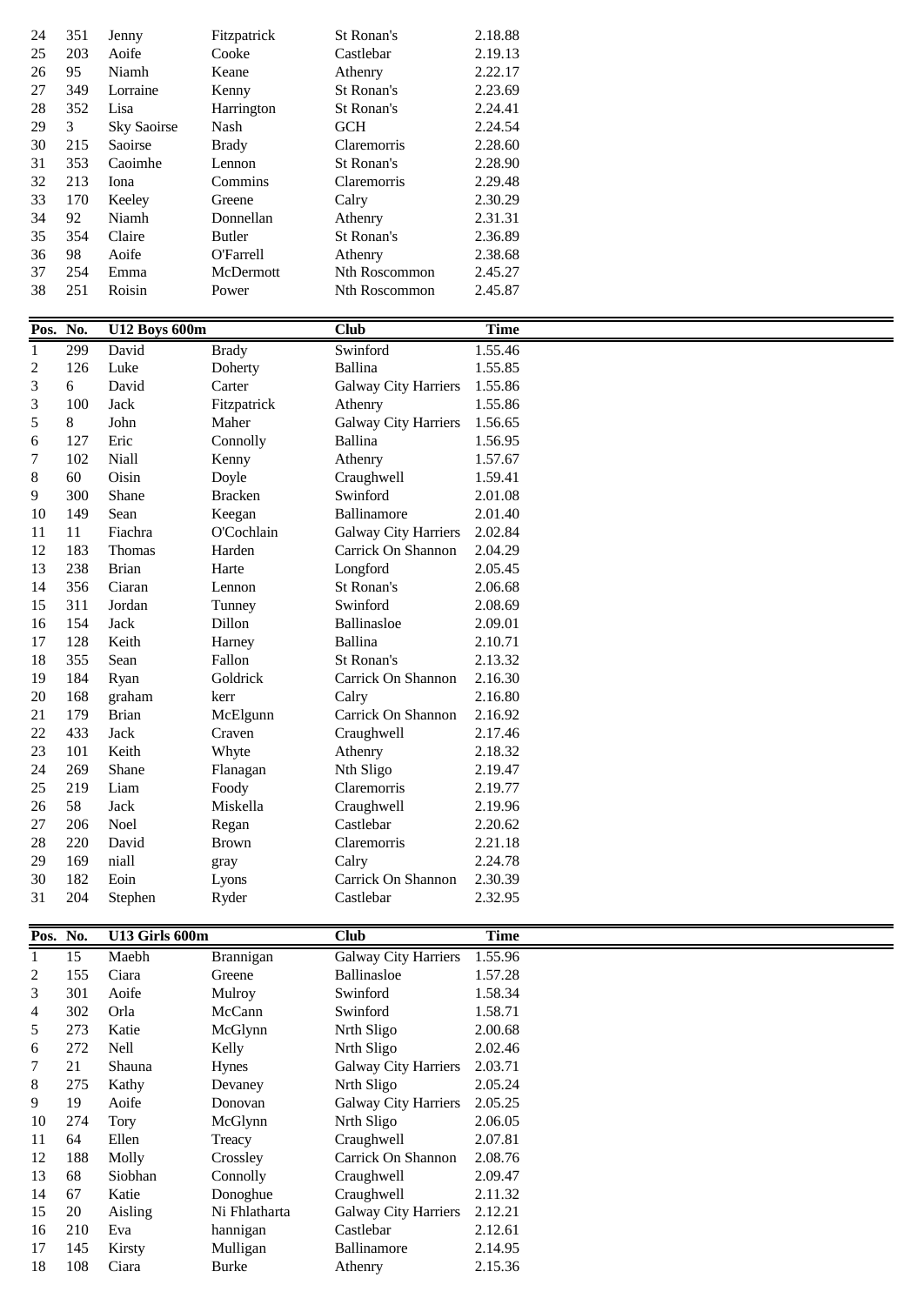| 19  |       | 6th place | Heat 1 |                              | 2.16.34 |
|-----|-------|-----------|--------|------------------------------|---------|
| 20  | - 171 | Stacey    | Kerr   | Calry                        | 2.20.68 |
| 21  | 357   | Mairead   | Moore  | St Ronan's                   | 2.21.37 |
| 22. | 17    | Tara      | Healy  | Galway City Harriers 2.26.44 |         |
| 23  |       | 7th place | Heat 1 |                              | 2.41.30 |

| Pos. No.       |                 | U13 Boys 600m        |                | <b>Club</b>                 | <b>Time</b> |  |
|----------------|-----------------|----------------------|----------------|-----------------------------|-------------|--|
| $\mathbf{1}$   | 276             | Cian                 | McBride        | Nrth Sligo                  | 1.48.11     |  |
| $\overline{c}$ | 29              | Keegan               | Kelly          | <b>Galway City Harriers</b> | 1.50.88     |  |
| 3              | 303             | William              | Hynes          | Swinford                    | 1.51.72     |  |
| 4              | 245             | Keith                | Beirne         | Mohill AC                   | 1.52.78     |  |
| 5              | 161             | Conor                | Payne          | Ballinasloe                 | 1.53.03     |  |
| 6              | 73              | Jamie                | Spellman       | Craughwell                  | 1.53.45     |  |
| 7              | 277             | William              | Crowe          | Nrth Sligo                  | 1.54.45     |  |
| 8              | 151             | Ryan                 | O'Rourke       | Ballinamore                 | 1.57.05     |  |
| 9              | $72\,$          | Gavin                | <b>O'Toole</b> | Craughwell                  | 1.57.75     |  |
| 10             | 342             | ross                 | prendergast    | Westport                    | 1.57.93     |  |
| 11             | 74              | <b>Brian</b>         | Concannon      | Craughwell                  | 1.58.80     |  |
| 12             | 278             | Daire                | McCluskey      | Nrth Sligo                  | 2.01.64     |  |
| 13             | 344             | diarmuid             | mc nulty       | Westport                    | 2.02.60     |  |
| 14             | 132             | 5th place            | Heat 2         | $\gamma$                    | 2.03.57     |  |
| 15             | 109             | Daniel               | Rooney         | Athenry                     | 2.06.61     |  |
| 16             | 345             | ciaran               | harrington     | Westport                    | 2.07.33     |  |
| 17             | 343             | christopher          | odonnell       | Westport                    | 2.08.69     |  |
| 18             | 26              | Calum                | MacLaren       | <b>Galway City Harriers</b> | 2.12.39     |  |
| 19             | 211             | Andrew               | Bell           | Castlebar                   | 2.16.02     |  |
| 20             | 228             | Oísín                | <b>Brady</b>   | Claremorris                 | 2.20.08     |  |
|                |                 |                      |                |                             |             |  |
| Pos.           | No.             | U14 Girls 800m       |                | <b>Club</b>                 | <b>Time</b> |  |
| $\mathbf{1}$   | $\overline{35}$ | Alanna               | Lally          | <b>Galway City Harriers</b> | 2.36.7      |  |
| $\overline{c}$ | 284             | Sorcha               | Fallon         | Nrth Sligo                  | 2.38.79     |  |
| 3              | 281             | Kate                 | McGovern       | Nrth Sligo                  | 2.41.30     |  |
| 4              | 32              | Katie                | Carter         | Galway City Harriers        | 2.42.56     |  |
| $\mathfrak s$  | 165             | Maedhbh              | Hurst          | Ballinasloe                 | 2.43.03     |  |
| 6              | 304             | Rosie                | Hynes          | Swinford                    | 2.45.33     |  |
| 7              | 283             | Cliodhna             | McGowan        | Nrth Sligo                  | 2.46.94     |  |
| 8              | 305             | Lydia                | Rainey         | Swinford                    | 2.48.35     |  |
| 9              | 30              | Roisin               | Dobey          | <b>Galway City Harriers</b> | 2.49.9      |  |
| 10             | 162             | Annie Mai            | Bourne         | Ballinasloe                 | 2.50?       |  |
| 11             | 117             | Lorna                | Hannon         | Athenry                     | 2.51.11     |  |
|                | 34              |                      |                |                             |             |  |
| 12             |                 | Elisabeth            | Maher          | <b>Galway City Harriers</b> | 2.53.95     |  |
| 13             | 137             | Meave                | Upton          | <b>Ballina</b>              | 2.54.12     |  |
| 14             | 282             | Rheanna              | Watters        | Nrth Sligo                  | 2.56.41     |  |
| 15             | 146             | Grainne              | Griffin        | Ballinamore                 | 2.58.94     |  |
| 16             | 31              | Sorcha               | Minihan        | Galway City Harriers        | 3.03.20     |  |
| 17             | 85              | <b>Brigid</b>        | Geoghegan      | Craughwell                  | 3.05.20     |  |
| 18             | 136             | Natasha              | Neville        | <b>Ballina</b>              | 3.08.15     |  |
| 19             | 362             | Caoimhe              | Fallon         | St Ronan's                  | 3.10.11     |  |
| 20             | 360             | Niamh                | Farrell        | St Ronan's                  | $\ddot{?}$  |  |
| Pos. No.       |                 |                      |                | <b>Club</b>                 | <b>Time</b> |  |
|                |                 | <b>U14 Boys 800m</b> |                |                             |             |  |
| $\mathbf{1}$   | 142             | Mikey                | Murray         | Ballina                     | 2.25.73     |  |
| $\overline{c}$ | 89              | Conor                | Gillen         | Craughwell                  | 2.27.86     |  |
| 3              | 90              | Nicholas             | Sheehan        | Craughwell                  | 2.28.23     |  |
| 4              | 363             | Tom                  | <b>Butler</b>  | St Ronan's                  | 2.34.32     |  |
| 5              | 288             | Adam                 | Cunningham     | Nrth Sligo                  | 2.35.24     |  |
| 6              | 37              | Tomas                | Donovan        | <b>Galway City Harriers</b> | 2.37.27     |  |
| 7              | 347             | oisin                | mc nulty       | Westport                    | 2.38.84     |  |
| 8              | 309             | diarmuid             | mc greal       | Westport                    | 2.43.98     |  |
| 9              | 91              | Matthew              | Moran          | Craughwell                  | 2.46.14     |  |
| 10             | 291             | Aaron                | McEnroy        | Nrth Sligo                  | 2.46.93     |  |
| 11             | 295             | Dylan                | Carty          | Sligo                       | 2.46.97     |  |
| 12             | 286             | Ben                  | Roberts        | Nrth Sligo                  | 2.52.84     |  |
| 13             | 201             | Jonathan             | Beirne         | Carrick On Shannon          | 2.52.97     |  |
| 14             | 199             | Liam                 | Rynn           | Carrick On Shannon          | 2.57.60     |  |
| 15             | 435             | Adam                 | McNally        | Westport                    | 3.15.72     |  |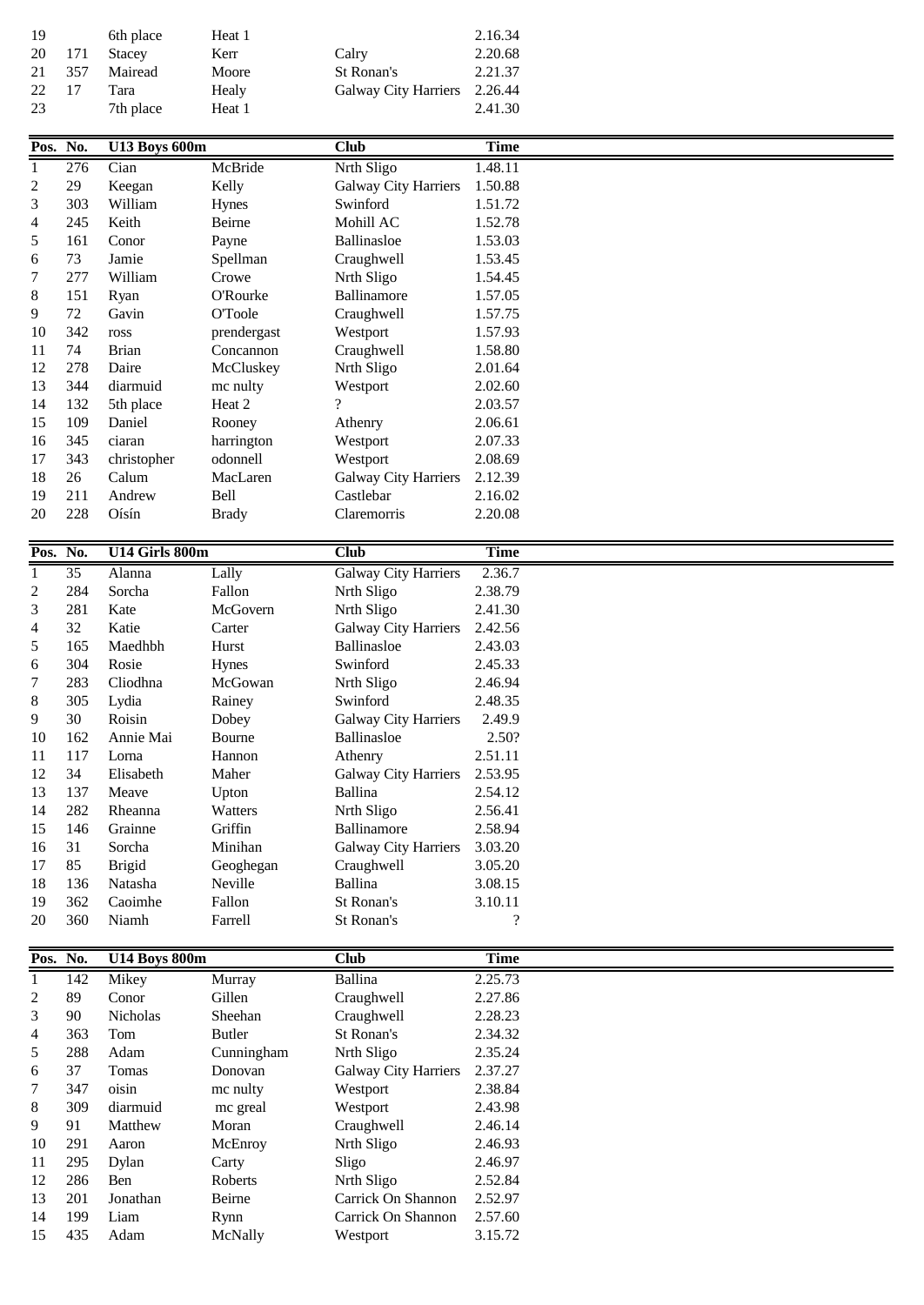| Pos. No.       |     | U12 Girls 4x100m Relay      | <b>Time</b> |  |
|----------------|-----|-----------------------------|-------------|--|
| 1              | 366 | Craughwell                  | 1.03.80     |  |
| $\overline{c}$ | 373 | Swinford                    | 1.04.79     |  |
| 3              | 97  | Athenry                     | 1.05.64     |  |
| 4              | 365 | <b>Galway City Harriers</b> | 1.06.17     |  |
| 5              | 374 | Westport A                  | 1.06.31     |  |
| 6              | 375 | Westport B                  | 1.06.42     |  |
| 7              | 352 | St. Ronans                  | 1.07.28     |  |
| 8              | 173 | Carrick On Shannon          | 1.09.03     |  |
| 9              | 371 | Claremorris                 | 1.09.35     |  |
| 10             | 349 | St. Ronans                  | 1.10.34     |  |
|                |     |                             |             |  |
| Pos. No.       |     | U12 Boys 4x100m Relay       | <b>Time</b> |  |
| Τ              | 381 | Ballina A                   | 1.01.55     |  |
| $\overline{c}$ | 377 | <b>GCHA</b>                 | 1.01.99     |  |
| 3              | 379 | Craughwell                  | 1.02.48     |  |
| 4              | 384 | Ballinasloe                 | 1.03.64     |  |
| 5              | 378 | <b>GCHB</b>                 | 1.04.09     |  |
| 6              | 383 | Ballinamore                 | 1.04.56     |  |
| 7              | 356 | <b>St Ronans</b>            | 1.04.84     |  |
| 8              | 100 | Athenry                     | 1.05.32     |  |
| 9              | 180 | Carrick On Shannon B        | 1.06.51     |  |
| 10             | 388 | Claremorris                 | 1.08.07     |  |
| 11             | 183 | Carrick On Shannon          | 1.08.54     |  |
| 12             | 387 | Castlebar                   | 1.10.66     |  |
|                |     |                             |             |  |
| Pos. No.       |     | U13 Girls 4x100m Relay      | <b>Time</b> |  |
| 1              | 63  | Craughwell                  | 0.59.94     |  |
| 2              | 408 | <b>GCHA</b>                 | 1.00.22     |  |
| 3              | 417 | Swinford                    | 1.01.11     |  |
| 4              | 173 | Carrick On Shannon          | 1.02.28     |  |
| 5              | 105 | Athenry                     | 1.04.38     |  |
| 6              | 416 | Nth Sligo                   | 1.04.96     |  |
| 7              | 412 | Ballinasloe                 | 1.05.62     |  |
| 8              | 414 | Castlebar                   | 1.05.79     |  |
| 9              | 418 | Westport                    | 1.06.01     |  |
| 10             | 415 | Claremorris                 | 1.06.46     |  |
| 11             | 409 | <b>GCH B</b>                | 1.06.54     |  |
|                |     |                             |             |  |
| Pos. No.       |     | U13 Boys 4x100m Relay       | <b>Time</b> |  |
| 1              | 420 | Craughwell A                | 0.57.38     |  |
| 2              | 429 | Ballinasloe                 | 0.59.09     |  |
| 3              | 419 | <b>Galway City Harriers</b> | 0.59.44     |  |
| 4              | 423 | Ballina                     | 1.00.57     |  |
| 5              | 427 | Claremorris                 | 1.01.37     |  |
| 6              | 112 | Athenry                     | 1.02.53     |  |
| 7              | 194 | Carrick On Shannon          | 1.02.83     |  |
| 8              | 421 | Craughwell B                | 1.03.49     |  |
| 9              | 428 | Ballinamore                 | 1.03.60     |  |
| 10             | 424 | Westport                    | 1.06.22     |  |
|                |     |                             |             |  |
| Pos. No.       |     | U14 Girls 4x200m Relay      | <b>Time</b> |  |
| 1              | 390 | <b>GCHA</b>                 | 2.01.66     |  |
| $\mathbf{2}$   | 392 | Craughwell                  | 2.05.39     |  |
| 3              | 394 | Ballinasloe                 | 2.08.20     |  |
| 4              | 391 | <b>GCH B</b>                | 2.08.74     |  |
| 5              | 397 | Nth Sligo                   | 2.09.90     |  |
| 6              | 117 | Athenry                     | 2.11.92     |  |
| 7              | 396 | Claremorris                 | 2.12.50     |  |
| 8              | 196 | Carrick On Shannon          | 2.16.48     |  |
|                |     |                             |             |  |
| Pos. No.       |     | U14 Boys 4x200m Relay       | <b>Time</b> |  |
| 1              | 399 | <b>GCHA</b>                 | 1.55.52     |  |
| 2              | 402 | Ballinasloe                 | 1.58.32     |  |
| 3              | 41  | Nth Sligo                   | 2.02.49     |  |
| 4              | 403 | Westport                    | 2.04.03     |  |
|                |     | Craughwell                  | 2.05.25     |  |
| 5              | 401 |                             |             |  |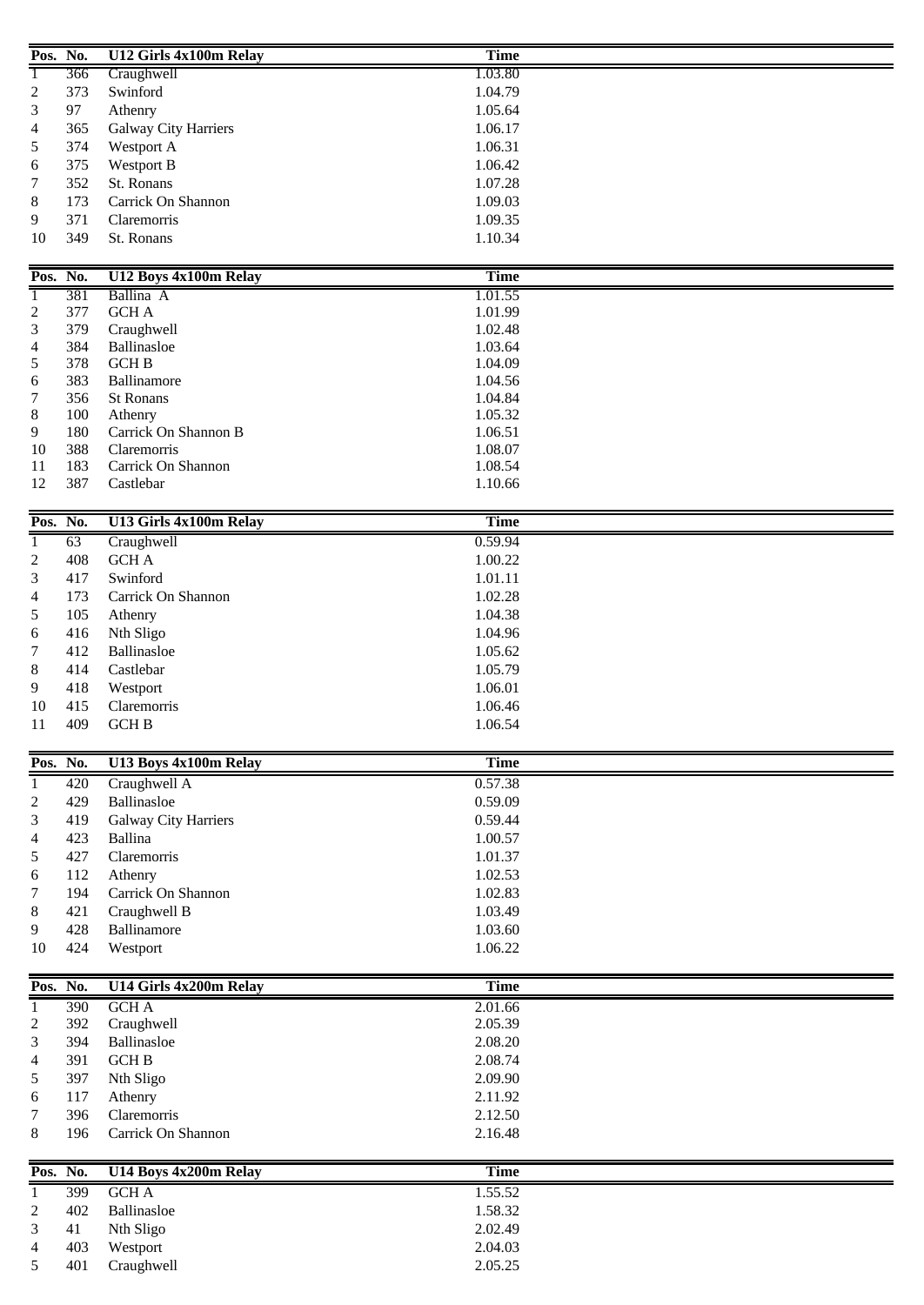404 Ballina 2.09.81 Carrick On Shannon

| Pos. No.         |                | <b>U12 Girls Long Jump</b> |                            | <b>Club</b>          | 1                        | $\boldsymbol{2}$         | $\overline{\mathbf{3}}$  | <b>Best</b> |  |
|------------------|----------------|----------------------------|----------------------------|----------------------|--------------------------|--------------------------|--------------------------|-------------|--|
| 1                | 298            | Aishling                   | Forkan                     | Swinford             | 4.07                     | 4.07                     | 3.92                     | 4.07        |  |
| $\boldsymbol{2}$ | 242            | Derval                     | Beirne                     | Mohill AC            | 3.52                     | 3.69                     | 3.79                     | 3.79        |  |
| 3                | $\mathbf{1}$   | Sinead                     | Miniham                    | Galway City Harriers | 3.62                     | $\blacksquare$           | 3.52                     | 3.62        |  |
| 4                | 349            | Lorraine                   | Kenny                      | St Ronan's           | 3.43                     | 3.33                     | 3.52                     | 3.52        |  |
| 5                | 315            | sarah                      | lavelle                    | Westport             | 3.34                     | 3.51                     | 3.34                     | 3.51        |  |
| 6                | 94             | Grace                      | Cahill                     | Athenry              | 3.48                     | $\blacksquare$           | 3.36                     | 3.48        |  |
| 7                | 313            | emily                      | costello                   | Westport             | 3.25                     | 3.26                     | 3.43                     | 3.43        |  |
| 8                | 95             | Niamh                      | Keane                      | Athenry              | 3.26                     | 3.24                     | 3.29                     | 3.29        |  |
| 9                | 316            | saoirse                    | ludden                     | Westport             | $\overline{\phantom{m}}$ | 3.06                     | 3.27                     | 3.27        |  |
| 10               | 51             | Lisa                       | Doran                      | Craughwell           | 3.23                     | $\overline{\phantom{a}}$ | 3.01                     | 3.23        |  |
| 11               | 46             | Grainne                    | McDaid                     | Craughwell           | 3.16                     | 3.02                     | 3.04                     | 3.16        |  |
| 12               | $\overline{4}$ | Catherine                  | Connaire                   | Galway City Harriers | 3.12                     | 3.12                     | 3.03                     | 3.12        |  |
| 13               | 173            | Christina                  | Beirne                     | Carrick On Shannon   | 2.84                     | 2.83                     | 3.12                     | 3.12        |  |
| 14               | 217            | Hannah                     | Cleary                     | Claremorris          | $\overline{\phantom{m}}$ | 3.11                     | 3.01                     | 3.11        |  |
| 15               | 216            | Clodagh                    | Morley                     | Claremorris          | $\overline{a}$           | $\blacksquare$           | 3.10                     | 3.10        |  |
| 16               | 203            | Aoife                      | Cooke                      | Castlebar            | 2.94                     | 2.40                     | 3.09                     | 3.09        |  |
| 17               | 96             | Eimear                     | Keane                      | Athenry              | $\overline{\phantom{a}}$ | 3.07                     | 2.98                     | 3.07        |  |
| 18               | 45             | Hannah                     | Rabbitte                   | Craughwell           | 3.06                     | 2.89                     | $\blacksquare$           | 3.06        |  |
| 19               | 47             | Caoimhe                    | Reidy                      | Craughwell           | $\overline{\phantom{a}}$ | 2.95                     | 3.04                     | 3.04        |  |
| 20               | 263            | Denise                     | Regan                      | Nth Sligo            | 2.96                     | 2.90                     | 2.89                     | 2.96        |  |
| 21               | 3              | <b>Sky Saoirse</b>         | Nash                       | Galway City Harriers |                          | 2.84                     | 2.95                     | 2.95        |  |
| 22               | 92             | Niamh                      | Donnellan                  | Athenry              | 2.95                     | 2.68                     | $\blacksquare$           | 2.95        |  |
| 23               | 213            | Iona                       | Commins                    | Claremorris          | 2.81                     | 2.80                     | 2.91                     | 2.91        |  |
| 24               | 314            | sarah                      | hogan                      | Westport             |                          | 2.82                     | 2.87                     | 2.87        |  |
| 25               | 240            | Mary                       | Sloan                      | Longford             | 2.86                     | 2.67                     | 2.63                     | 2.86        |  |
| 26               | 48             | Jean                       | Waters                     | Craughwell           | 2.61                     | 2.69                     | 2.77                     | 2.77        |  |
| 27               | 307            | Sorcha                     | mc alister                 | Westport             | 2.77                     | 2.64                     | 2.09                     | 2.77        |  |
| 28               | 175            | Elise                      | <b>Bruen</b>               | Carrick On Shannon   | 2.77                     | 2.47                     | 2.61                     | 2.77        |  |
| 29               | 353            | Caoimhe                    | Lennon                     | St Ronan's           | 2.45                     | 2.75                     | 2.72                     | 2.75        |  |
| 30               | 174            | Aine                       | O'Dowd                     | Carrick On Shannon   | 2.74                     | 2.74                     | 2.71                     | 2.74        |  |
| 31               | 350            | Yvonne                     | Harney                     | St Ronan's           | 2.63                     | 2.73                     | 2.69                     | 2.73        |  |
| 32               | 297            | Anna                       | Tierney                    | Swinford             | $\overline{\phantom{a}}$ | 2.72                     | 2.44                     | 2.72        |  |
| 33               | 98             | Aoife                      | <b>O'Farrell</b>           | Athenry              | 2.46                     | 2.28                     | 2.62                     | 2.62        |  |
| 34               | 354            | Claire                     | <b>Butler</b>              | St Ronan's           | 2.61                     | 2.51                     | 2.25                     | 2.61        |  |
| 35               | 318            | lisa                       | smyth                      | Westport             | 2.55                     | 2.44                     | 2.57                     | 2.57        |  |
| 36               | $\overline{c}$ | Niamh                      | <b>Breen</b>               | Galway City Harriers | 2.55                     | 2.25                     | 1.90                     | 2.55        |  |
| 37               | 252            | Caoimhe                    | <b>Brennan</b>             | Nth Roscommon        | 2.53                     | $\blacksquare$           | $\equiv$                 | 2.53        |  |
| 38               | 214            | Deirbhla                   | Molloy                     | Claremorris          | 2.03                     | 2.24                     | 2.46                     | 2.46        |  |
| 39               | 215            | Saoirse                    | <b>Brady</b>               | Claremorris          | 2.41                     | 2.39                     | 2.45                     | 2.45        |  |
| 40               | 312            | zoe                        | burke                      | Westport             | 2.12                     | 2.05                     | 2.40                     | 2.40        |  |
| 41               | 176            | Saoire                     | Leahy                      | Carrick On Shannon   | 2.38                     | 2.26                     | 2.22                     | 2.38        |  |
| 42               | 170            | Keeley                     | Greene                     | Calry                | 2.33                     | 1.89                     | 2.05                     | 2.33        |  |
| 43               | 49             | Ciara                      | Kerse                      | Craughwell           | $\blacksquare$           | 2.18                     | 2.21                     | 2.21        |  |
| 44               | 351            | Jenny                      | Fitzpatrick                | St Ronan's           | 2.21                     | $\pm$                    | $\equiv$                 | 2.21        |  |
| 45               | 218            | Emma Louise                | Ruane                      | Claremorris          | $\overline{\phantom{0}}$ | 2.15                     | 2.15                     | 2.15        |  |
| 46               | 50             | Sophie                     | Conaty                     | Craughwell           | 2.09                     | 2.07                     | 2.05                     | 2.09        |  |
| 47               | 52             | Caoimhe                    | Coveney McKeown Craughwell |                      |                          | $\overline{\phantom{a}}$ | 1.98                     | 1.98        |  |
| 48               | 253            | Kelly                      | McLoughlin                 | Nth Roscommon        | 1.81                     |                          | $\blacksquare$           | 1.81        |  |
|                  | 436            | Browyn                     | O'Donnell                  | Westport             |                          |                          |                          |             |  |
| Pos. No.         |                | <b>U12 Boys Long Jump</b>  |                            | <b>Club</b>          | 1                        | $\boldsymbol{2}$         | $\overline{\mathbf{3}}$  | <b>Best</b> |  |
| $\mathbf{1}$     | 127            | Eric                       | Connolly                   | Ballina              | 4.13                     | 3.96                     | 3.92                     | 4.13        |  |
| 2                | 221            | Conor                      | Diskin                     | Claremorris          | 3.68                     | 3.91                     | 3.57                     | 3.91        |  |
| 3                | 125            | James                      | Twomey                     | Ballina              | 3.58                     | 3.45                     | 3.70                     | 3.70        |  |
| 4                | 100            | Jack                       | Fitzpatrick                | Athenry              | 3.67                     | 3.55                     | 3.48                     | 3.67        |  |
| 5                | 147            | Conor                      | Reynolds                   | Ballinamore          | 3.53                     | 3.37                     | 3.41                     | 3.53        |  |
| 6                | 10             | Cillin                     | Greene                     | Galway City Harriers | 3.32                     | 3.40                     | 3.53                     | 3.53        |  |
| 7                | 56             | Niall                      | <b>Broderick</b>           | Craughwell           | 3.50                     | 3.43                     | $\overline{\phantom{a}}$ | 3.50        |  |
| $8\,$            | 60             | Oisin                      | Doyle                      | Craughwell           | 3.35                     | 2.99                     | 3.48                     | 3.48        |  |
| 9                | 126            | Luke                       | Doherty                    | Ballina              | 3.42                     | $\overline{\phantom{a}}$ | 3.12                     | 3.42        |  |

10 6 David Carter Galway City Harriers 3.37 3.41 - 3.41<br>11 54 Oisin Coppinger Craughwell 3.03 2.70 3.41 3.41

 168 graham kerr Calry 3.33 3.40 3.37 3.40 59 Ian Connolly Craughwell 3.32 3.39 3.30 3.39

11 54 Oisin Coppinger Craughwell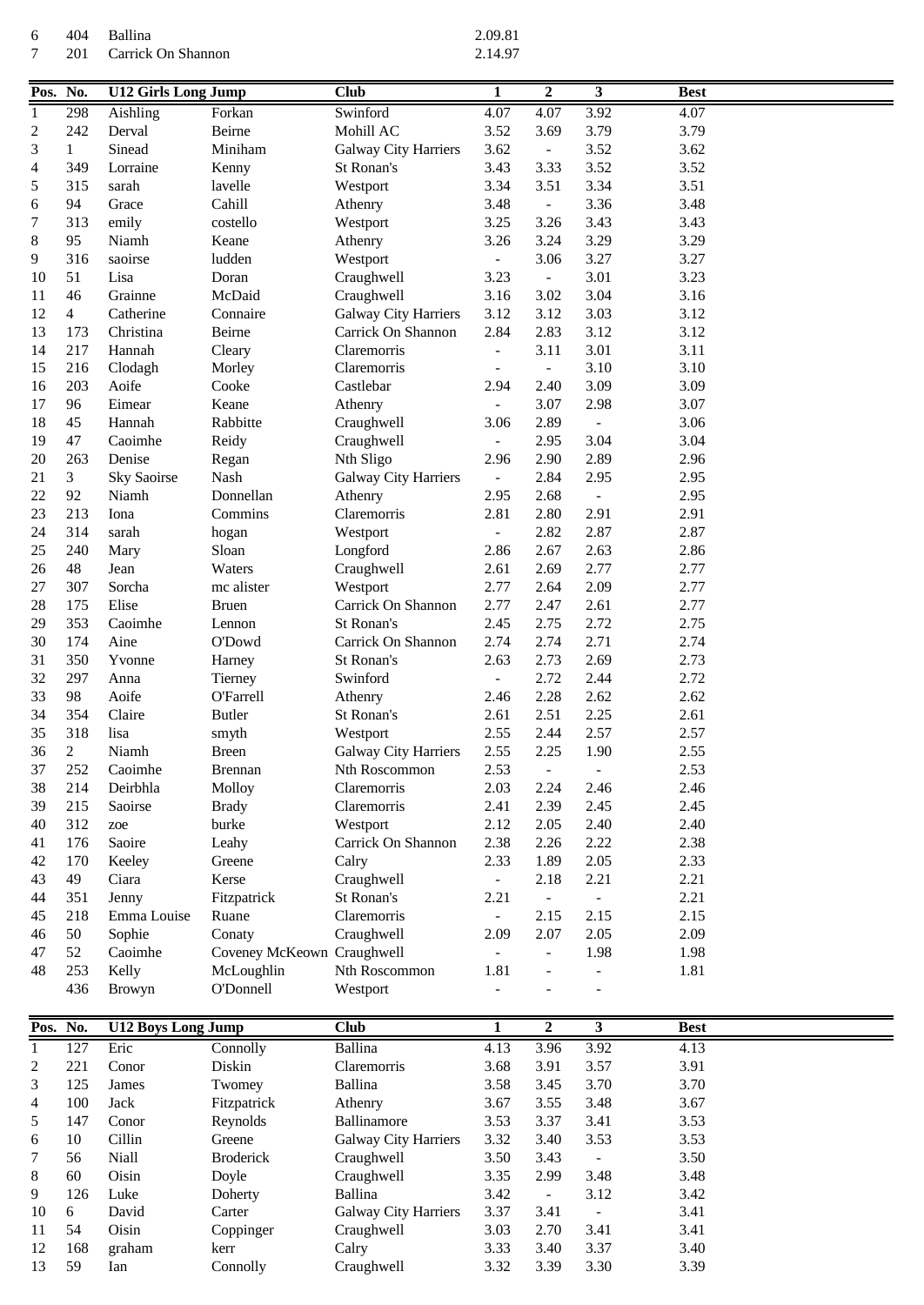| 14               | 356        | Ciaran                     | Lennon               | St Ronan's                  | 3.38                     | 3.24           | 3.38                    | 3.38         |  |
|------------------|------------|----------------------------|----------------------|-----------------------------|--------------------------|----------------|-------------------------|--------------|--|
| 15               | 128        | Keith                      | Harney               | <b>Ballina</b>              | 3.17                     | 3.32           | 3.35                    | 3.35         |  |
| 16               | 299        | David                      | <b>Brady</b>         | Swinford                    | 3.33                     | 3.33           | 3.27                    | 3.33         |  |
| 17               | 11         | Fiachra                    | O'Cochlain           | Galway City Harriers        | 3.33                     | $\mathbb{L}$   | 3.05                    | 3.33         |  |
| 18               | 205        | Daniel                     | Conway               | Castlebar                   | 3.25                     | 3.27           | 3.23                    | 3.27         |  |
| 19               | 178        | Cormac                     | Smith                | Carrick On Shannon          | 3.23                     | 2.75           | $\sim$                  | 3.23         |  |
| 20               | 355        | Sean                       | Fallon               | St Ronan's                  | 3.22                     | 2.97           | 3.13                    | 3.22         |  |
| 21               | 177        | Callum                     | Whelan               | Carrick On Shannon          | 2.88                     | 3.13           | 3.21                    | 3.21         |  |
| 22               | 267        | Daveran                    | Fallon               | Nth Sligo                   | 2.86                     | $\Box$         | 3.21                    | 3.21         |  |
| 23               | 269        | Shane                      | Flanagan             | Nth Sligo                   | 2.85                     | $\frac{1}{2}$  | 3.20                    | 3.20         |  |
| 24               | 124        | James                      | Doherty              | <b>Ballina</b>              | 3.10                     | 3.18           | 2.93                    | 3.18         |  |
| 25               | 239        | Liam                       | Harte                | Longford                    | 3.03                     | 3.03           | 3.16                    | 3.16         |  |
| 26               | 57         | Eddie                      | Madden               | Craughwell                  | 3.08                     | 2.89           | 2.77                    | 3.08         |  |
| 27               | 169        | niall                      | gray                 | Calry                       | 2.68                     | $\blacksquare$ | 3.07                    | 3.07         |  |
| 28               | 300        | Shane                      | <b>Bracken</b>       | Swinford                    | 2.96                     | 3.05           |                         | 3.05         |  |
| 29               | 183        | Thomas                     | Harden               | Carrick On Shannon          | 2.69                     | 2.75           | 2.98                    | 2.98         |  |
| 30               | 339        | cian                       | chambers             | Westport                    | $\equiv$                 | 2.97           | 2.87                    | 2.97         |  |
| 31               | 9          | <b>Barry</b>               | Goldrick             | Galway City Harriers        | 2.69                     | 2.65           | 2.93                    | 2.93         |  |
| 32               | 222        | Matthew                    | Macken               | Claremorris                 | $\overline{\phantom{a}}$ | 2.81           | 2.55                    | 2.81         |  |
| 33               | 311        | Jordan                     | Tunney               | Swinford                    | $\blacksquare$           | 2.74           | $\blacksquare$          | 2.74         |  |
| 34               | 238        | <b>Brian</b>               | Harte                | Longford                    | 2.58                     | 2.72           | 2.21                    | 2.72         |  |
| 35               | 220        | David                      | <b>Brown</b>         | Claremorris                 | 2.28                     | 2.65           | 2.57                    | 2.65         |  |
| 36               | 219        | Liam                       | Foody                | Claremorris                 | 2.61                     | 2.60           | 2.34                    | 2.61         |  |
| 37               | 154        | Jack                       | Dillon               | Ballinasloe                 | $\blacksquare$           | 2.42           | 2.50                    | 2.50         |  |
| 38               | 101        | Keith                      | Whyte                | Athenry                     | 2.35                     | 2.34           | 2.10                    | 2.35         |  |
| 39               | 223        | Andre                      | Trench               | Claremorris                 |                          |                |                         |              |  |
|                  |            |                            |                      |                             |                          |                |                         |              |  |
| Pos.             | No.        | <b>U13 Girls Long Jump</b> |                      | <b>Club</b>                 | 1                        | $\overline{2}$ | $\overline{\mathbf{3}}$ | <b>Best</b>  |  |
| $\overline{1}$   | 23         | Laura Ann                  | Costello             | <b>Galway City Harriers</b> | 3.71                     | 3.65           | 4.06                    | 4.06         |  |
| $\boldsymbol{2}$ | 301        | Aoife                      | Mulroy               | Swinford                    | 3.98                     | 3.99           | $\qquad \qquad -$       | 3.99         |  |
| 3                | 323        | aoife                      | gannon               | Westport                    | 3.57                     | 3.80           | 3.68                    | 3.80         |  |
| 4                | 66         | Dandy                      | Murray               | Craughwell                  | 3.75                     | 3.62           | 3.51                    | 3.75         |  |
| 5                | 225        | Connie                     | Jennings             | Claremorris                 | 3.39                     | 3.68           | 3.59                    | 3.68         |  |
| 6                | 328        | sophie                     | letourmy             | Westport                    | 3.58                     | 3.63           | 3.29                    | 3.63         |  |
| 7                | 186        | Sorcha                     | McGwynne             | Carrick On Shannon          | 3.44                     | 3.61           | 3.60                    | 3.61         |  |
| 8                | 63         | Sinéad                     | Treacy               | Craughwell                  | 3.53                     | 3.61           | 3.20                    | 3.61         |  |
| 9                | 65         | Ellen                      | Fitzpatrick          | Craughwell                  | 3.58                     | 3.53           | 2.96                    | 3.58         |  |
| 10               | 105        | Eilis                      | Hynes                | Athenry                     | 3.44                     | 3.27           | 3.57                    | 3.57         |  |
| 11               | $22\,$     | Rachel                     | Heskin               | Galway City Harriers        | 3.32                     | 3.38           | 3.31                    | 3.38         |  |
| 12               | 188        | Molly                      | Crossley             | Carrick On Shannon          | 3.29                     | 3.27           | 3.36                    | 3.36         |  |
| 13               | 321        | ellie                      | conway               | Westport                    | $\Box$                   | 3.17           | 3.30                    | 3.30         |  |
| 14               | 272        | Nell                       | Kelly                | Nrth Sligo                  | $\overline{\phantom{a}}$ | $\blacksquare$ | 3.21                    | 3.21         |  |
| 15               | 256        | Aodhbha                    | Wynne                | Nth Roscommon               | 3.13                     | 2.87           | 3.14                    | 3.14         |  |
| 16               | 325        | fiona                      | groden               | Westport                    | $\equiv$                 | 2.86           | 3.07                    | 3.07         |  |
| 17               | 224        | Eimear                     | Kiely                | Claremorris                 | $\overline{\phantom{a}}$ | $\blacksquare$ | 3.01                    | 3.01         |  |
| 18               | 324        | ellen                      | oconnell             | Westport                    | 2.95                     | 2.91           | 2.69                    | 2.95         |  |
| 19               | 185        | Caoimhe                    | White                | Carrick On Shannon          | 2.23                     | 2.79           | 2.74                    | 2.79         |  |
| 20               | 270        | Sinead                     | Keogh                | Nrth Sligo                  | 2.54                     | 2.40           | 2.68                    | 2.68         |  |
| 21               | 187        | Crona                      | Leahy                | Carrick On Shannon          | 2.50                     | $\sim$         | 2.32                    | 2.50         |  |
| 22               | 14         | Clare                      | Whyte                | Galway City Harriers        | 2.42                     | 2.47           | 2.29                    | 2.47         |  |
| 23               | 320        | stacey                     | cawley               | Westport                    | $\blacksquare$           | 2.11           | 2.23                    | 2.23         |  |
| Pos.             | No.        | <b>U13 Boys Long Jump</b>  |                      | <b>Club</b>                 | 1                        | $\overline{2}$ | $\overline{\mathbf{3}}$ | <b>Best</b>  |  |
| $\mathbf{1}$     | 190        | Shane                      | Rogerson             | Carrick On Shannon          | 4.07                     | 4.17           | 4.22                    | 4.22         |  |
| $\boldsymbol{2}$ | $70\,$     | Aidan                      | Conneely             | Craughwell                  | 3.80                     | 4.03           | 4.17                    | 4.17         |  |
| 3                | 72         | Gavin                      | <b>O'Toole</b>       | Craughwell                  | 3.93                     | $\blacksquare$ | 4.05                    | 4.05         |  |
| 4                | 151        | Ryan                       | O'Rourke             | Ballinamore                 | 4.04                     | 3.45           | 3.40                    | 4.04         |  |
| 5                | 25         | Ronan                      | Esslement            | Galway City Harriers        | 4.02                     | 2.98           | 3.92                    | 4.02         |  |
| 6                | 277        | William                    | Crowe                | Nrth Sligo                  | $\sim$                   | 3.79           | 3.95                    | 3.95         |  |
| 7                | 342        | ross                       | prendergast          | Westport                    | 3.52                     | 3.59           | 3.91                    | 3.91         |  |
| 8                | 133        | Daniel                     | Molly                | Ballina                     | 3.88                     | 3.88           | 3.90                    | 3.90         |  |
| 9                | 75         | Cillian                    | McDaid               | Craughwell                  | 3.76                     | 3.85           | 3.89                    | 3.89         |  |
| 10               | 26         | Calum                      | MacLaren             | Galway City Harriers        | $\omega_{\rm c}$         | $\blacksquare$ | 3.88                    | 3.88         |  |
| 11               |            |                            |                      |                             |                          |                |                         |              |  |
|                  |            |                            |                      |                             |                          |                |                         |              |  |
|                  | 76         | Conor                      | O'Donoghue           | Craughwell                  | 3.86                     | $\blacksquare$ | 3.84                    | 3.86         |  |
| 12               | 278        | Daire                      | McCluskey            | Nrth Sligo                  | 3.50                     | 3.67           | 3.33                    | 3.67         |  |
| 13               | 229        | Niall                      | Joyce                | Claremorris                 | 3.61<br>$\sim$           | 3.51           | 3.63                    | 3.63         |  |
| 14<br>15         | 345<br>160 | ciaran<br>Donnchadh        | harrington<br>Reilly | Westport<br>Ballinasloe     | 3.05                     | 3.04<br>3.05   | 3.52<br>3.43            | 3.52<br>3.43 |  |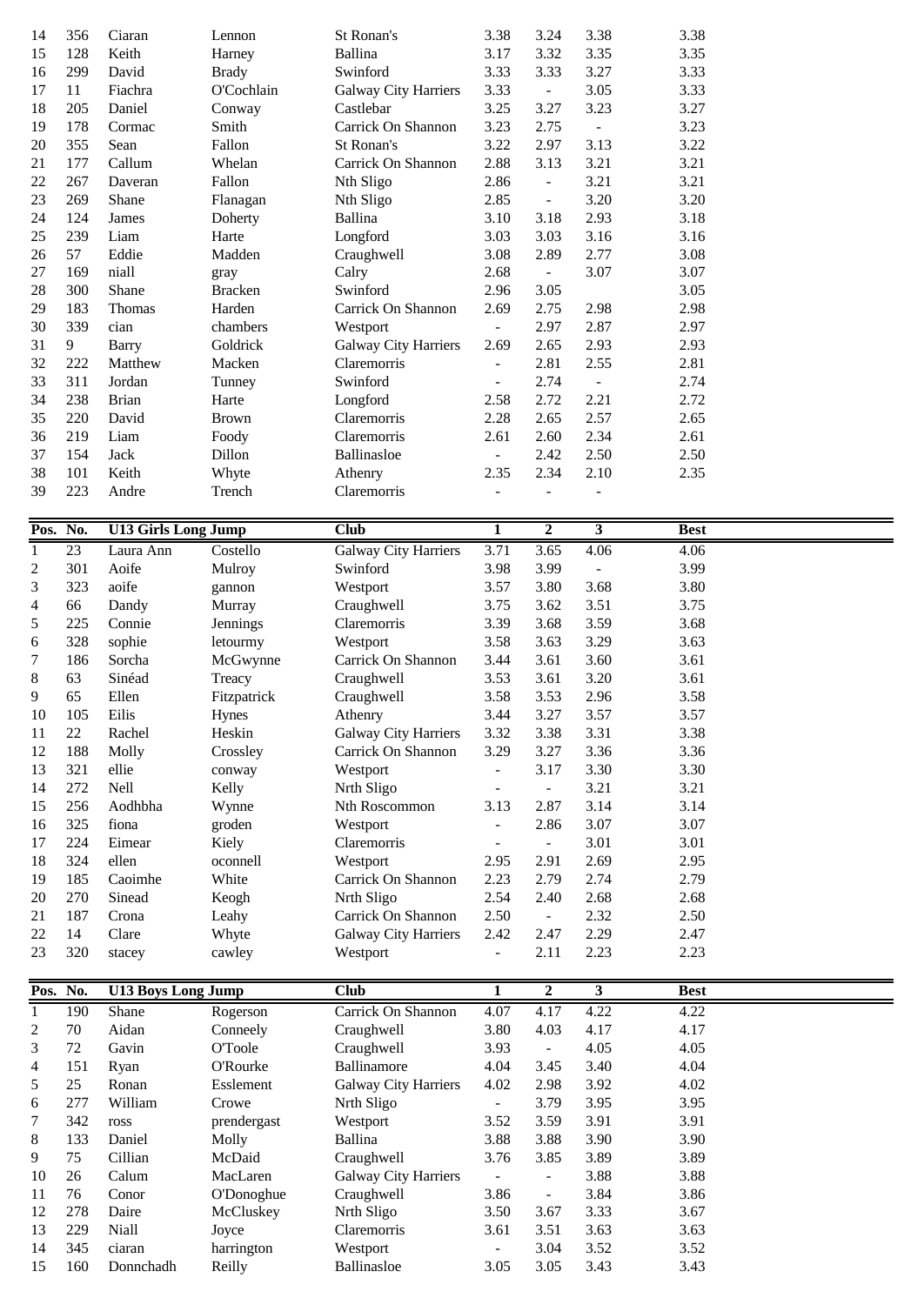| 16<br>17         | 78<br>191  | Christopher<br>Fiach       | McDonnell<br>Ni Conmara | Craughwell<br>Carrick On Shannon                           | 3.18<br>2.32             | 2.98<br>2.70                 | 3.22<br>2.60             | 3.22<br>2.70 |  |
|------------------|------------|----------------------------|-------------------------|------------------------------------------------------------|--------------------------|------------------------------|--------------------------|--------------|--|
|                  | 276        | Cian                       | McBride                 | Nrth Sligo                                                 | $\overline{a}$           | $\overline{\phantom{a}}$     | $\overline{\phantom{a}}$ |              |  |
|                  | 111        | Mac                        | Murphy                  | Athenry                                                    |                          |                              |                          |              |  |
|                  |            |                            |                         |                                                            |                          |                              |                          |              |  |
|                  | Pos. No.   | <b>U14 Girls Long Jump</b> |                         | <b>Club</b>                                                | 1                        | $\overline{2}$               | 3                        | <b>Best</b>  |  |
| $\mathbf{1}$     | 82         | Claire                     | Ryder                   | Craughwell                                                 | 4.29                     | 4.53                         | $\overline{\phantom{a}}$ | 4.53         |  |
| $\overline{c}$   | 231        | Emma                       | Joyce                   | Claremorris                                                | 3.67                     | 3.77                         | 4.06                     | 4.06         |  |
| 3                | 31         | Sorcha                     | Minihan                 | <b>Galway City Harriers</b>                                | 2.98                     | 3.28                         | 3.98                     | 3.98         |  |
| 4                | 35<br>30   | Alanna<br>Roisin           | Lally                   | <b>Galway City Harriers</b><br><b>Galway City Harriers</b> | 3.76                     | 3.72<br>3.77                 | 3.88                     | 3.88         |  |
| 5<br>6           | 162        | Annie Mai                  | Dobey<br>Bourne         | Ballinasloe                                                | 3.47<br>3.61             | $\mathbb{L}^{\mathbb{N}}$    | 3.41<br>3.70             | 3.77<br>3.70 |  |
| 7                | 360        | Niamh                      | Farrell                 | St Ronan's                                                 | 3.18                     | 3.58                         | 3.59                     | 3.59         |  |
| 8                | 197        | Mairead                    | O'Dowd                  | Carrick On Shannon                                         | $\omega_{\rm c}$         | $\overline{\phantom{a}}$     | 3.58                     | 3.58         |  |
| 9                | 84         | Allannah                   | Ní Cheallacháin         | Craughwell                                                 | 3.55                     | $\overline{\phantom{a}}$     | $\overline{\phantom{a}}$ | 3.55         |  |
| 10               | 331        | lauren                     | burke                   | Westport                                                   | 3.52                     | 3.39                         | 3.34                     | 3.52         |  |
| 11               | 33         | Mimi                       | LaFarge                 | <b>Galway City Harriers</b>                                | 3.50                     | 3.27                         | 3.30                     | 3.50         |  |
| 12               | 362        | Caoimhe                    | Fallon                  | St Ronan's                                                 | 2.92                     | 3.10                         | 3.17                     | 3.17         |  |
| 13               | 198        | Kate                       | McCabe                  | Carrick On Shannon                                         | 2.69                     | 3.00                         | 2.98                     | 3.00         |  |
| 14               | 85         | <b>Bridget</b>             | Geoghegan               | Craughwell                                                 |                          | 2.98                         | 2.85                     | 2.98         |  |
| 15               | 332        | amy                        | durkin                  | Westport                                                   |                          | 2.74                         | 2.74                     | 2.74         |  |
| 16               | 259        | Shauna                     | Moran                   | Nth Roscommon                                              |                          | $\overline{\phantom{a}}$     | 2.52                     | 2.52         |  |
| 17               | 165        | Maedhbh                    | Hurst                   | Ballinasloe                                                |                          | $\blacksquare$               | 2.36                     | 2.36         |  |
| Pos.             | No.        | <b>U14 Boys Long Jump</b>  |                         | <b>Club</b>                                                | $\mathbf{1}$             | $\overline{2}$               | $\overline{\mathbf{3}}$  | <b>Best</b>  |  |
| $\mathbf{1}$     | 363        | Tom                        | <b>Butler</b>           | St Ronan's                                                 | $\overline{\phantom{0}}$ | 4.71                         | 4.62                     | 4.71         |  |
| $\overline{c}$   | 36         | Simon                      | O'Shaughnessy           | Galway City Harriers                                       | 4.58                     | 4.59                         | 4.37                     | 4.59         |  |
| 3                | 142        | Mikey                      | Murray                  | <b>Ballina</b>                                             | 4.22                     | 4.33                         | 4.23                     | 4.33         |  |
| 4                | 88         | Oisin                      | McNally                 | Craughwell                                                 | 3.86                     | 4.24                         | 4.23                     | 4.24         |  |
| 5                | 42         | Oisin                      | Cunningham              | Galway City Harriers                                       | $\omega$                 | 4.23                         | 4.21                     | 4.23         |  |
| 6                | 348        | daniel                     | lavelle                 | Westport                                                   | 4.17                     | 4.00                         | 4.12                     | 4.17         |  |
| 7                | 151        | Ryan                       | O'Rourke                | Ballinamore                                                | 4.11                     | 3.83                         | 4.02                     | 4.11         |  |
| 8                | 309        | Diarmuid                   | Mc Greal                | Westport                                                   | $\overline{\phantom{0}}$ | $\blacksquare$               | 4.05                     | 4.05         |  |
| 9                | 288        | Adam                       | Cunningham              | Nrth Sligo                                                 | 4.00                     | 4.04                         | $\blacksquare$           | 4.04         |  |
| 10               | 236        | Cathal                     | Hennelly                | Claremorris                                                | 3.92                     | 3.84                         | $\blacksquare$           | 3.92         |  |
| 11               | 89         | Conor                      | Gillen                  | Craughwell                                                 | 3.83                     | 3.79                         | 3.79                     | 3.83         |  |
| 12               | 435        | Adam                       | McNally                 | Westport                                                   |                          | $\overline{\phantom{a}}$     | 3.64                     | 3.64         |  |
| 13<br>14         | 91<br>287  | Matthew<br>Liam            | Moran<br>Roddy          | Craughwell<br>Nrth Sligo                                   | 1.92                     | $\qquad \qquad \blacksquare$ | 3.43                     | 3.43<br>1.92 |  |
|                  | 290        | Leigh                      | Currid                  | Nrth Sligo                                                 |                          |                              |                          |              |  |
|                  | 286        | Ben                        | Roberts                 | Nrth Sligo                                                 |                          |                              |                          |              |  |
|                  |            |                            |                         |                                                            |                          |                              |                          |              |  |
| Pos.             | No.        | <b>U12 Girls Shot Putt</b> |                         | <b>Club</b>                                                | 1                        | $\mathbf{2}$                 | $\mathbf{3}$             | <b>Best</b>  |  |
| $\mathbf{1}$     | 296        | Michaela                   | Walsh                   | Swinford                                                   | 6.16                     | 6.10                         |                          | 6.16         |  |
| $\overline{c}$   | 217        | Hannah                     | Cleary                  | Claremorris                                                | 5.30                     | 4.79                         | 5.07                     | 5.30         |  |
| 3                | 218        | Emma Louise                | Ruane                   | Claremorris                                                | 4.82                     | 3.92                         | 4.94                     | 4.94         |  |
| 4                | 265        | Rachel                     | Fox                     | Nth Sligo<br>Carrick On Shannon                            | 4.92                     | $\mathcal{L}_{\mathcal{A}}$  | 4.90                     | 4.92         |  |
| 5<br>6           | 174<br>49  | Aine<br>Ciara              | O'Dowd<br>Kerse         | Craughwell                                                 | $\equiv$<br>4.19         | 4.06<br>4.18                 | 4.81<br>4.12             | 4.81<br>4.19 |  |
|                  |            |                            |                         |                                                            |                          |                              |                          |              |  |
|                  | Pos. No.   | <b>U12 Boys Shot Putt</b>  |                         | <b>Club</b>                                                | 1                        | $\overline{2}$               | $\overline{\mathbf{3}}$  | <b>Best</b>  |  |
| $\mathbf{1}$     | 205        | Daniel                     | Conway                  | Castlebar                                                  | 7.27                     | 6.72                         | 7.68                     | 7.68         |  |
| $\boldsymbol{2}$ | 61         | Cathal                     | O'Brien                 | Craughwell                                                 | 6.30                     | 6.73                         | 6.51                     | 6.73         |  |
| 3                | 177        | Callum                     | Whelan                  | Carrick On Shannon                                         | 6.49                     | 6.15                         | 6.42                     | 6.49         |  |
| 4                | 223        | Andre                      | Trench                  | Claremorris                                                | $\overline{\phantom{0}}$ | 5.77                         | 6.23                     | 6.23         |  |
| 5                | 311        | Jordan                     | Tunney                  | Swinford<br>Carrick On Shannon                             | 6.04                     | 5.89                         | 6.23                     | 6.23         |  |
| 6                | 180        | Stephen                    | McDermott               | Carrick On Shannon                                         | 5.30                     | 5.81<br>5.64                 | 6.10<br>5.50             | 6.10<br>5.96 |  |
| 7<br>8           | 181<br>222 | Eoin<br>Matthew            | McLoughlin<br>Macken    | Claremorris                                                | 5.96<br>5.94             | 5.82                         | 5.71                     | 5.94         |  |
| 9                | 267        | Daveran                    | Fallon                  | Nth Sligo                                                  | 5.83                     | 5.93                         | 5.72                     | 5.93         |  |
| 10               | 126        | Luke                       | Doherty                 | <b>Ballina</b>                                             | 5.68                     | 5.85                         | 5.45                     | 5.85         |  |
| 11               | 129        | Killian                    | Upton                   | Ballina                                                    | $\equiv$                 | 5.20                         | 5.80                     | 5.80         |  |
| 12               | 55         | Gary                       | Clay                    | Craughwell                                                 | 5.71                     | 5.61                         | 4.88                     | 5.71         |  |
| 13               | 56         | Niall                      | <b>Broderick</b>        | Craughwell                                                 | 5.29                     | 5.51                         | 5.68                     | 5.68         |  |
| 14               | 308        | donacha                    | hanks                   | Westport                                                   | 5.51                     | 5.46                         | 5.58                     | 5.58         |  |
| 15               | 433        | Jack                       | Craven                  | Craughwell                                                 | 4.39                     | $\overline{\phantom{a}}$     | 5.36                     | 5.36         |  |
| 16               | 148        | Caillin                    | O'Rourke                | Ballinamore                                                | 5.04                     | 4.75                         | 5.20                     | 5.20         |  |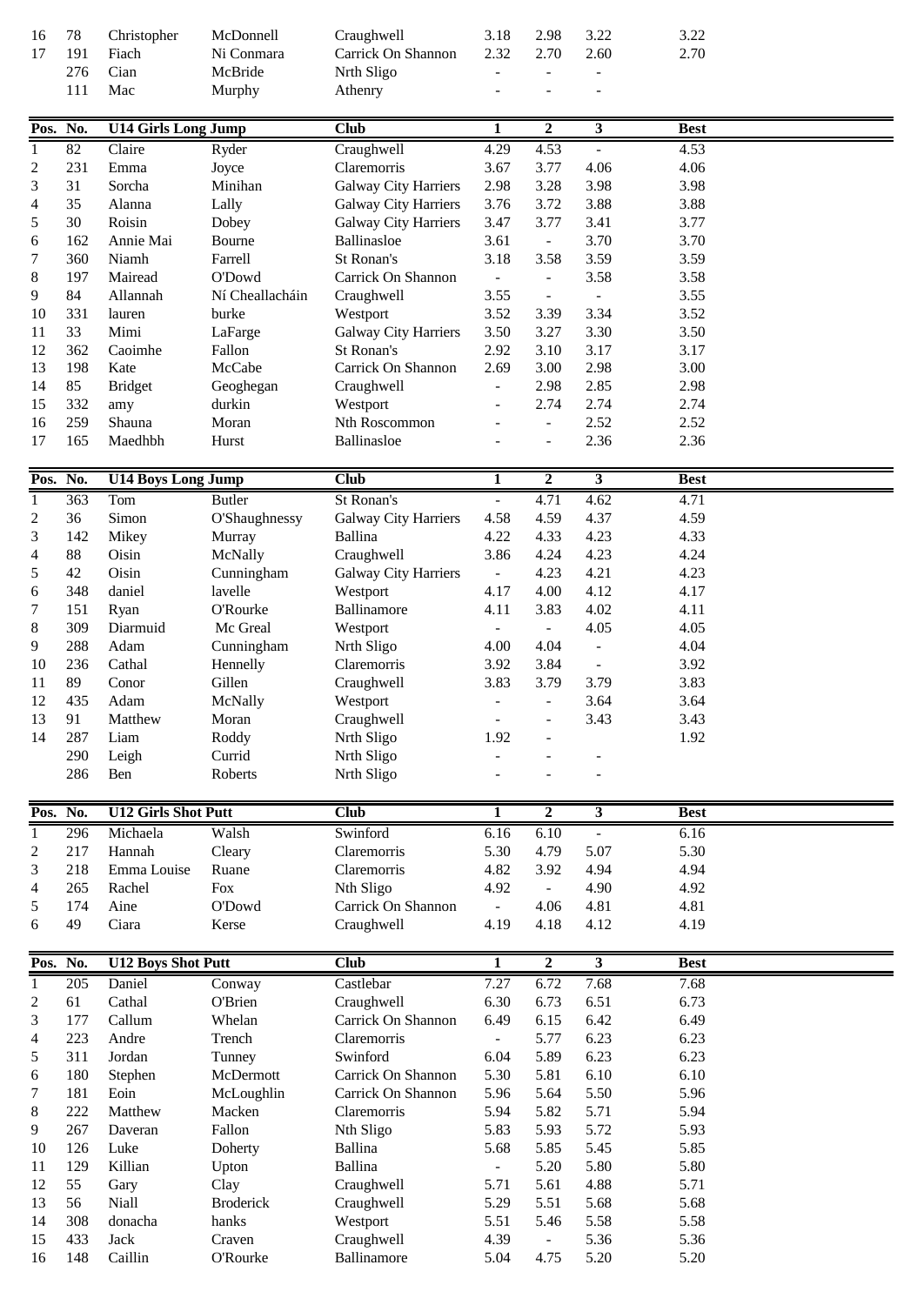| 17       | 101 | Keith                      | Whyte           | Athenry                     | 4.44                    | 5.03                     | 5.10                    |              | 5.10           |                |                |      |
|----------|-----|----------------------------|-----------------|-----------------------------|-------------------------|--------------------------|-------------------------|--------------|----------------|----------------|----------------|------|
| 18       | 154 | Jack                       | Dillon          | Ballinasloe                 |                         |                          | 4.45                    |              | 4.45           |                |                |      |
| 19       | 124 | James                      | Doherty         | <b>Ballina</b>              |                         |                          | 4.22                    |              | 4.22           |                |                |      |
| Pos. No. |     | <b>U13 Girls Shot Putt</b> |                 | <b>Club</b>                 | 1                       | $\mathbf{2}$             | $\mathbf{3}$            |              | <b>Best</b>    |                |                |      |
| 1        | 105 | Eilis                      | Hynes           | Athenry                     | 7.06                    | 7.68                     | 6.98                    |              | 7.68           |                |                |      |
| 2        | 326 | laura                      | harper          | Westport                    | 6.09                    | 6.53                     | 6.91                    |              | 6.91           |                |                |      |
| 3        | 68  | Siobhan                    | Connolly        | Craughwell                  | 6.73                    | 6.41                     | 5.62                    |              | 6.73           |                |                |      |
| 4        | 185 | Caoimhe                    | White           | Carrick On Shannon          | 6.70                    | $\sim$                   | 5.90                    |              | 6.70           |                |                |      |
| 5        | 322 | Ciara                      | Faherty         | Westport                    | 5.76                    | 6.35                     | 6.21                    |              | 6.35           |                |                |      |
| 6        | 271 | Rachel                     | Oates           | Nrth Sligo                  | 5.70                    | 6.23                     | 5.97                    |              | 6.23           |                |                |      |
| 7        | 327 | deirdre                    | keane           |                             |                         | 6.08                     | 5.89                    |              | 6.08           |                |                |      |
|          | 320 |                            |                 | Westport                    | 5.14<br>5.86            | 5.23                     | 5.91                    |              | 5.91           |                |                |      |
| 8        | 104 | stacey                     | cawley          | Westport                    |                         |                          |                         |              |                |                |                |      |
| 9<br>10  | 69  | Sarah                      | Gaughran        | Athenry                     | 5.38                    | 5.60<br>5.09             | 5.12<br>5.30            |              | 5.60<br>5.30   |                |                |      |
|          |     | Emma                       | <b>Byrne</b>    | Craughwell                  |                         |                          |                         |              |                |                |                |      |
| Pos. No. |     | <b>U13 Boys Shot Putt</b>  |                 | <b>Club</b>                 | 1                       | $\boldsymbol{2}$         | $\mathbf{3}$            |              | <b>Best</b>    |                |                |      |
| 1        | 112 | Stephen                    | Coleman         | Athenry                     | 8.72                    | 8.96                     | $\blacksquare$          |              | 8.96           |                |                |      |
| 2        | 110 | Joey                       | Quinn           | Athenry                     | 8.62                    | 8.02                     | $\overline{a}$          |              | 8.62           |                |                |      |
| 3        | 133 | Daniel                     | Molly           | <b>Ballina</b>              | 7.05                    | 7.52                     | 8.05                    |              | 8.05           |                |                |      |
| 4        | 189 | Blake                      | Walsh           | Carrick On Shannon          | 7.20                    | 7.55                     | 6.57                    |              | 7.55           |                |                |      |
| 5        | 245 | Keith                      | Beirne          | Mohill AC                   | $\equiv$                | $\blacksquare$           | 7.51                    |              | 7.51           |                |                |      |
| 6        | 77  | Ciaran                     | Nevin           | Craughwell                  | 7.26                    | 7.34                     | 6.14                    |              | 7.34           |                |                |      |
| 7        | 226 | Colin                      | Gill            | Claremorris                 | 7.29                    | 7.05                     | 7.22                    |              | 7.29           |                |                |      |
| 8        | 78  | Christopher                | McDonnell       | Craughwell                  | 7.09                    | 7.11                     | 6.80                    |              | 7.11           |                |                |      |
| 9        | 194 | David                      | <b>Bruen</b>    | Carrick On Shannon          | 6.60                    | 6.81                     | $\blacksquare$          |              | 6.81           |                |                |      |
| 10       | 229 | Niall                      | Joyce           | Claremorris                 | 5.41                    | 6.24                     | 6.45                    |              | 6.45           |                |                |      |
| 11       | 193 | Hugh                       | Glancy          | Carrick On Shannon          | 6.42                    | $\overline{\phantom{a}}$ | 5.91                    |              | 6.42           |                |                |      |
| 12       | 192 | Ashley                     | Keaveney        | Carrick On Shannon          | 6.12                    | $\overline{\phantom{a}}$ | 6.31                    |              | 6.31           |                |                |      |
| 13       | 191 | Fiach                      | Ni Conmara      | Carrick On Shannon          | 4.91                    | 5.86                     | 6.20                    |              | 6.20           |                |                |      |
| 14       | 344 | diarmuid                   | mc nulty        | Westport                    | 6.17                    | 5.33                     | 6.12                    |              | 6.17           |                |                |      |
|          |     |                            |                 |                             |                         |                          |                         |              |                |                |                |      |
| Pos. No. |     | <b>U14 Girls Shot Putt</b> |                 | <b>Club</b>                 | 1                       | $\overline{2}$           | $\overline{\mathbf{3}}$ |              | <b>Best</b>    |                |                |      |
| 1        | 337 | niamh                      | mc loughlin     | Westport                    | 11.20                   | 10.91                    | 10.62                   |              | 11.20          |                |                |      |
| 2        | 134 | Eimear                     | Murphy          | Ballina                     | 9.66                    | 9.88                     | 9.78                    |              | 9.88           |                |                |      |
| 3        | 116 | Emma                       | Grady           | Athenry                     | 9.13                    | 8.88                     | 9.26                    |              | 9.26           |                |                |      |
|          |     |                            |                 |                             |                         |                          | 8.08                    |              |                |                |                |      |
| 4        | 333 | mary                       | keane           | Westport                    | 7.67                    | 8.34                     |                         |              | 8.34           |                |                |      |
| 5        | 305 | Lydia                      | Rainey          | Swinford                    | 6.97                    | 6.37                     | 7.13                    |              | 7.13           |                |                |      |
| 6        | 198 | Kate                       | McCabe          | Carrick On Shannon          | 6.51                    | 5.53                     | 7.00                    |              | 7.00           |                |                |      |
| 7        | 80  | Gabrielle                  | Tobin           | Craughwell                  | 6.58                    | 6.25                     | 6.79                    |              | 6.79           |                |                |      |
| 8        | 284 | Sorcha                     | Fallon          | Nrth Sligo                  | 6.63                    | $\blacksquare$           |                         |              | 6.63           |                |                |      |
| 9        | 195 | Sinead                     | Smith           | Carrick On Shannon          | 5.58                    | 5.84                     | 5.59                    |              | 5.84           |                |                |      |
| 10       | 34  | Elisabeth                  | Maher           | <b>Galway City Harriers</b> | 5.26                    | 5.26                     | 5.74                    |              | 5.74           |                |                |      |
| 11       | 33  | Mimi                       | LaFarge         | <b>Galway City Harriers</b> | 4.53                    | 4.78                     | 5.13                    |              | 5.13           |                |                |      |
|          |     |                            |                 |                             | $\overline{\mathbf{1}}$ | $\overline{2}$           |                         |              |                |                |                |      |
| Pos. No. |     | <b>U14 Boys Shot Putt</b>  |                 | Club                        |                         |                          | $\overline{\mathbf{3}}$ |              | <b>Best</b>    |                |                |      |
| 1        | 348 | daniel                     | lavelle         | Westport                    | 9.40                    | $\overline{\phantom{a}}$ | 10.00                   |              | 10.00          |                |                |      |
| 2        | 346 | joe                        | conwaay         | Westport                    | 8.91                    | 8.96                     | 9.73                    |              | 9.73           |                |                |      |
| 3        | 86  | Craig                      | McGill          | Craughwell                  | 8.40                    | 8.52                     | 8.28                    |              | 8.52           |                |                |      |
| 4        | 289 | Stephen                    | Regan           | Nrth Sligo                  | 7.64                    | 7.73                     | 7.32                    |              | 7.73           |                |                |      |
| 5        | 88  | Oisin                      | McNally         | Craughwell                  | 7.48                    | 7.66                     | 7.52                    |              | 7.66           |                |                |      |
| 6        | 201 | Jonathan                   | Beirne          | Carrick On Shannon          | 5.90                    | 6.84                     | 5.15                    |              | 6.84           |                |                |      |
| 7        | 143 | Simon                      | Gillespie       | <b>Ballina</b>              | 6.68                    | 6.68                     | 6.68                    |              | 6.68           |                |                |      |
| 8        | 141 | Gary                       | Holmes          | <b>Ballina</b>              | 5.63                    | 5.98                     | 6.56                    |              | 6.56           |                |                |      |
| 9        | 235 | Peter                      | <b>Breakell</b> | Claremorris                 | 6.55                    | 5.55                     | 5.77                    |              | 6.55           |                |                |      |
| 10       | 202 | Cormac                     | Nolan           | Carrick On Shannon          | 5.24                    | 5.20                     | 5.76                    |              | 5.76           |                |                |      |
| 11       | 200 | <b>Brian</b>               | Beirne          | Carrick On Shannon          | 5.70                    | $\overline{\phantom{a}}$ | 5.31                    |              | 5.70           |                |                |      |
| 12       | 285 | David                      | Hannon          | Nrth Sligo                  | $\blacksquare$          | 5.22                     | 5.04                    |              | 5.22           |                |                |      |
| 13       | 287 | Liam                       | Roddy           | Nrth Sligo                  | $\overline{a}$          | 4.24                     | 4.21                    |              | 4.24           |                |                |      |
| Pos.     | No. | <b>U12 Girls High Jump</b> |                 | <b>Club</b>                 | 0.95                    | 1.00                     | 1.05                    | 1.10         | 1.15           | 1.20           | 1.23           |      |
| 1        | 316 | saoirse                    | ludden          | Westport                    | $\mathbf O$             | $\mathbf{O}$             | $\mathbf{O}$            | $\mathbf{O}$ | $\overline{0}$ | X <sub>O</sub> | $\overline{0}$ | 1.23 |
| 2        | 436 | Browyn                     | O'Donnell       | Westport                    | $\mathbf O$             | $\mathbf{O}$             | $\mathbf O$             | $\mathbf{O}$ | XXO            | XXO XXX        |                | 1.20 |
| 3        | 315 | sarah                      | lavelle         | Westport                    | $\mathbf O$             | $\mathbf O$              | $\Omega$                | $\mathbf O$  | $\mathbf O$    | <b>XXX</b>     |                | 1.15 |
| 4        | 44  | Tara                       | McNally         | Craughwell                  | $\mathbf O$             | X <sub>O</sub>           | $\mathbf{O}$            | $\mathbf O$  | $\mathbf{O}$   | <b>XXX</b>     |                | 1.15 |
| 5        | 313 | emily                      | costello        | Westport                    | $\mathbf O$             | ${\cal O}$               | X <sub>O</sub>          | <b>XXX</b>   |                |                |                | 1.05 |